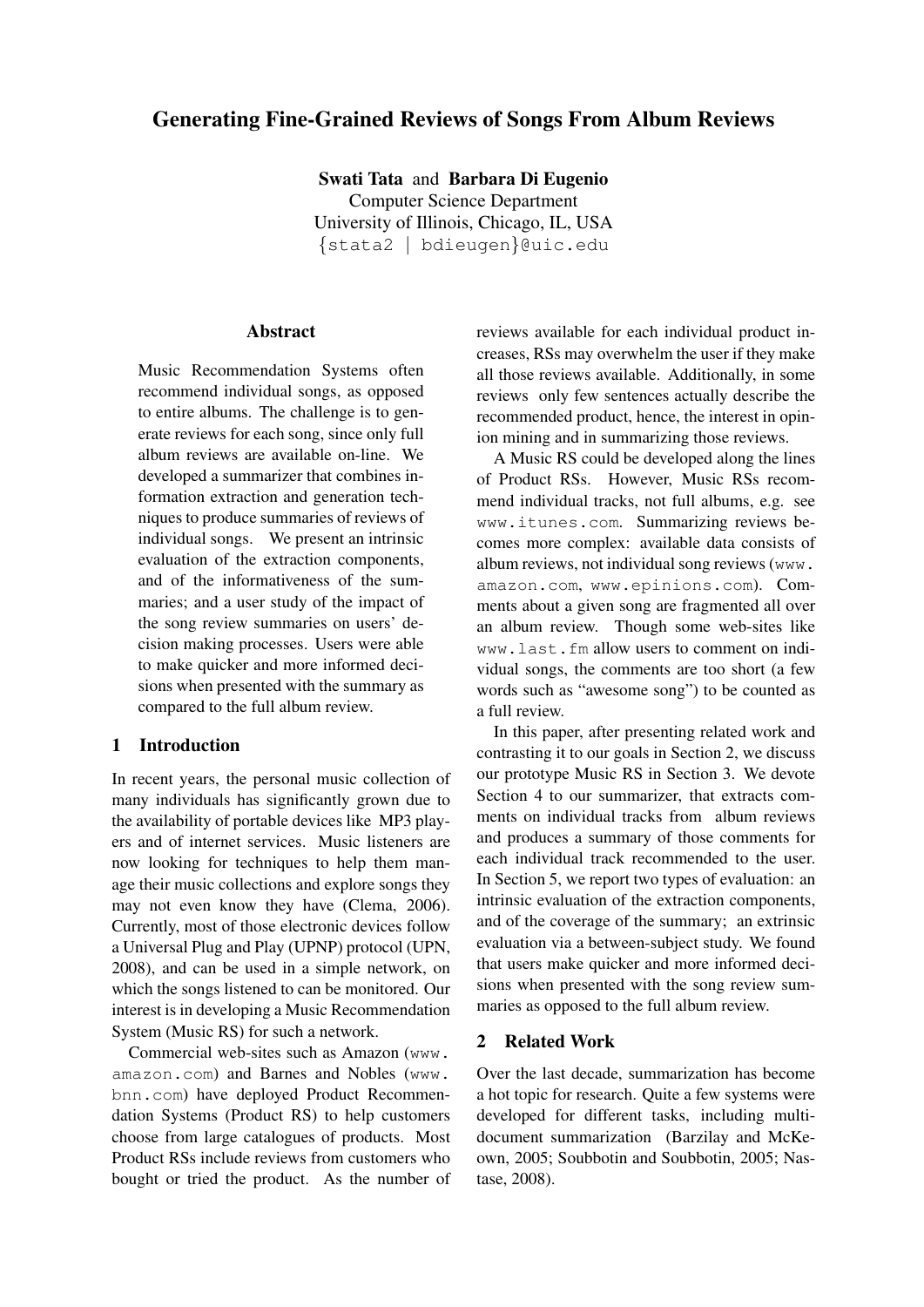What's not to get? Yes, Maxwell, and Octopus are a bit silly! ...

..... "Something" and "Here Comes The Sun" are two of George's best songs ever (and "Something" may be the single greatest love song ever). "Oh Darling" is a bluesy masterpiece with Paul screaming.....

....... "Come Together" contains a great riff, but he ended up getting sued over the lyrics by Chuck Berry......

Figure 1: A sample review for the album "Abbey Road"

Whereas summarizing customer reviews can be seen as multi-document summarization, an added necessary step is to first extract the most important features customers focus on. Hence, summarizing customer reviews has mostly been studied as a combination of machine learning and NLP techniques (Hu and Liu, 2004; Gamon et al., 2005). For example, (Hu and Liu, 2004) use associative mining techniques to identify features that frequently occur in reviews taken from www.epinions.com and www. amazon.com. Then, features are paired to the nearest words that express some opinion on that feature. Most work on product reviews focuses on identifying sentences and polarity of opinion terms, not on generating a coherent summary from the extracted features, which is the main goal of our research. Exceptions are (Carenini et al., 2006; Higashinaka et al., 2006), whose focus was on extracting domain specific ontologies in order to structure summarization of customer reviews.

Summarizing reviews on objects different from products, such as restaurants (Nguyen et al., 2007), or movies (Zhuang et al., 2006), has also been tackled, although not as extensively. We are aware of only one piece of work that focuses on music reviews (Downie and Hu, 2006). This study is mainly concerned with identifying descriptive patterns in positive or negative reviews but not on summarizing the reviews.

# 2.1 Summarizing song reviews is different

As mentioned earlier, using album reviews for song summarization poses new challenges:

a) Comments on features of a song are embedded and fragmented within the album reviews, as shown in Figure 1. It is necessary to correctly map features to songs.

b) Each song needs to be identified each time it

is referred to in the review. Titles are often abbreviated, and in different ways, even in the same review – e.g. see *Octopus* for *Octopus's Garden* in Figure 1. Additionally, song titles need not be noun phrases and hence NP extraction algorithms miss many occurrences, as was shown by preliminary experiments we ran.

c) Reviewers focus on both inherent features such as lyrics, genre and instruments, but also on people (artist, lyricist, producer etc.), unlike in product reviews where manufacturer/designer are rarely mentioned. This variety of features makes it harder to generate a coherent summary.

# 3 SongRecommend: Prototype Music RS

Figure 2 shows the interface of our prototype Music RS. It is a simple interface dictated by our focus on the summarization process (but it was informed by a small pilot study). Moving from window to window and from top to bottom:

a) The top leftmost window shows different devices on which the user listens to songs. These devices are monitored with a UPNP control point. Based on the messages received by the control point, the user activities, including the metadata of the song, are logged.

b) Once the user chooses a certain song on one of the devices (see second window on top), we display more information about the song (third top window); we also identify related songs from the internet, including: other songs from the same album, popular songs of the artist and popular songs of related artists, as obtained from Yahoo Music.

c) The top 25 recommendations are shown in the fourth top window. We use the SimpleKMeans Clustering (Mitchell, 1997) to identify and rank the top twenty-five songs which belong to the same cluster and are closest to the given song. Closeness between two songs in a cluster is measured as the number of attributes (album, artist etc) of the songs that match.

d) When the user clicks on *More Info* for one of the recommended songs, the pop-up, bottom window is displayed, which contains the summary of the reviews for the specific song.

# 4 Extraction and Summarization

Our summarization framework consists of the five tasks illustrated in Figure 3. The first two tasks pertain to information extraction, the last three to repackaging the information and generating a co-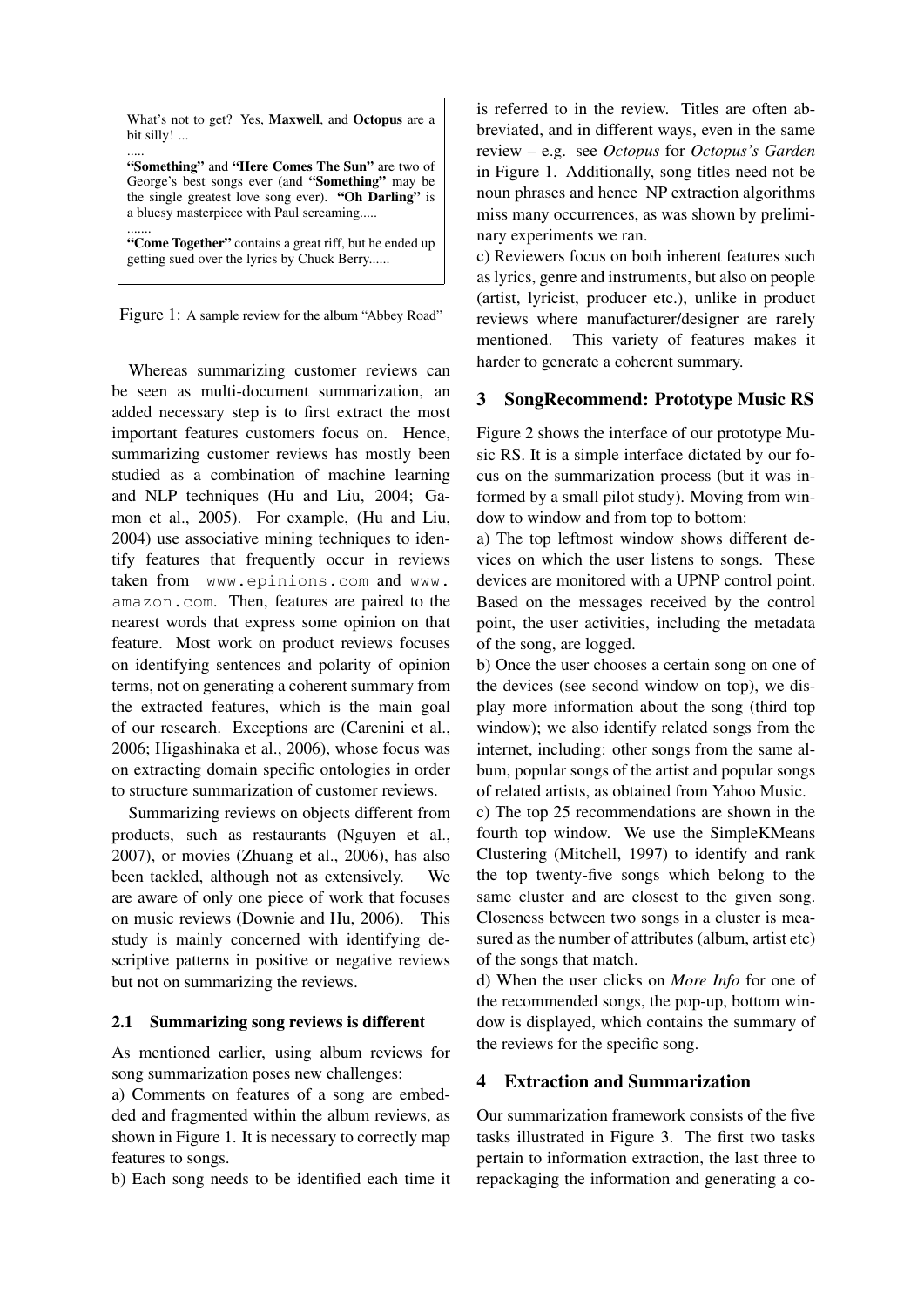

Figure 2: SongRecommend Interface



Figure 3: Summarization Pipeline

herent summary. Whereas the techniques we use for each individual step are state-of-the-art, our approach is innovative in that it integrates them into an effective end-to-end system. Its effectiveness is shown by the promising results obtained both via the intrinsic evaluation, and the user study. Our framework can be applied to any domain where reviews of individual components need to be summarized from reviews of collections, such as reviews of different hotels and restaurants in a city.

Our corpus was opportunistically collected from www.amazon.com and www.epinions.com. It consists of 1350 album reviews across 27 albums (50 reviews per album). 50 randomly chosen reviews were used for development. Reviews have noise, since the writing is informal. We did not clean it, for example we did not correct spelling mistakes. This corpus was annotated for song titles and song features. Feature annotation consists of marking a phrase as a feature and matching it with the song to which the feature is attributed. Note that we have no a priori inventory of features; what counts as features of songs emerged from the annotation, since annotators were asked to annotate for noun phrases which contain "any song related term or terms spoken in the context of a song". Further, they were given about 5 positive and 5 negative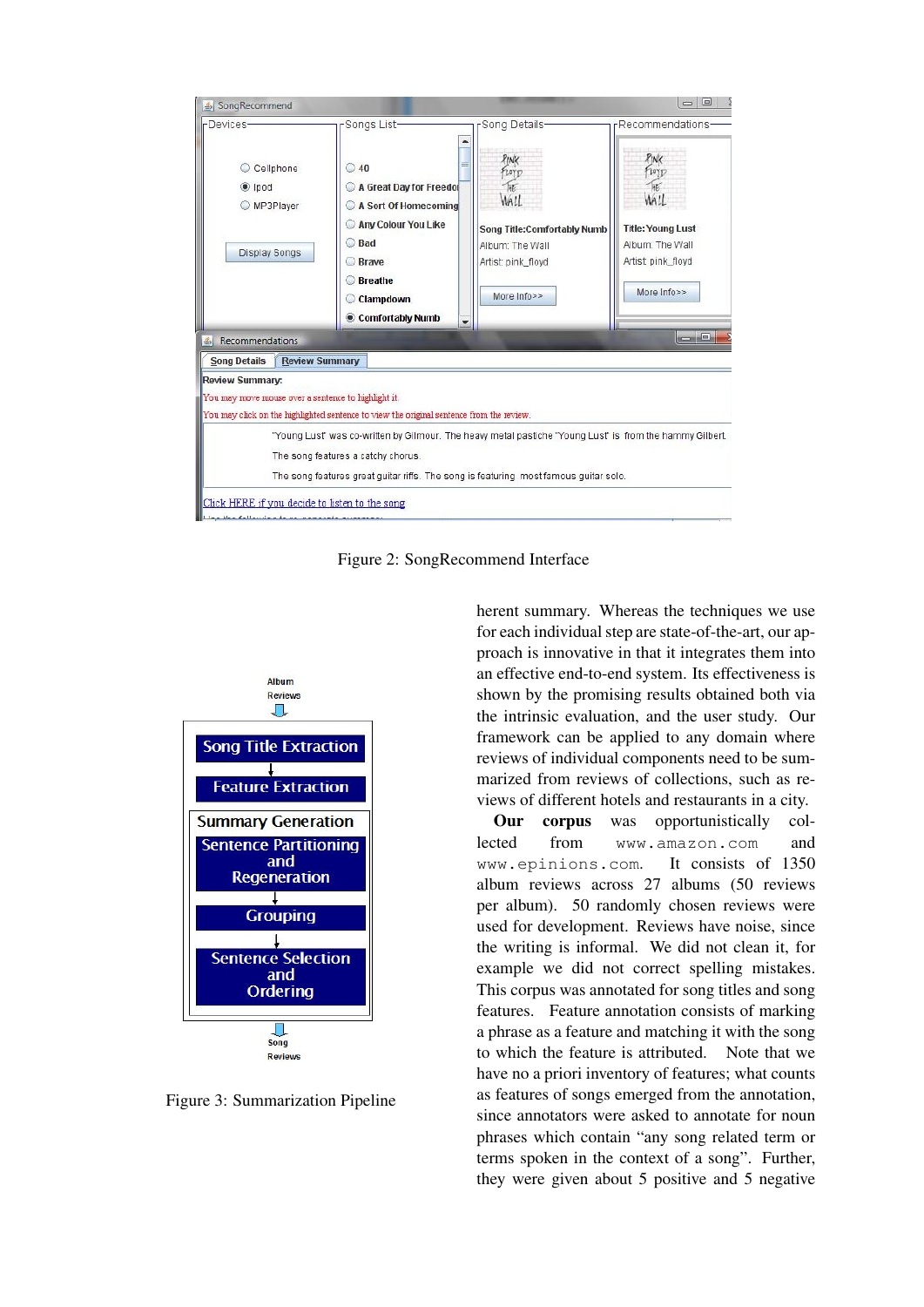| What's not to<br>Yes,<br>get?<br>$<$ song<br>id=3>Maxwell.<br>and<br>$<$ song<br>$id=5$ >Octopus are a bit silly!                                                                                                                                                                                                                  |
|------------------------------------------------------------------------------------------------------------------------------------------------------------------------------------------------------------------------------------------------------------------------------------------------------------------------------------|
| $\langle \text{song} \mid \text{id=2>}$ "Something" $\langle \text{song} \rangle$ and $\langle \text{song} \rangle$<br>id=7>"Here Comes The Sun" are two of<br>$\epsilon$ feature id=(2,7) $>$ George's $\epsilon$ /feature $>$ best songs<br>ever (and $\langle$ song id=2 $\rangle$ "Something" $\langle$ /song $\rangle$ may be |
| $\langle$ song id=4>"Oh Darling" $\langle$ /song> is a $\langle$ feature<br><b>id=4&gt;bluesy masterpiece</b> with <feature<br><b>id=4&gt;Paul</b> screaming</feature<br>                                                                                                                                                          |
| $\langle$ song id=1>"Come Together" $\langle$ /song> contains a<br>great <feature id="1">riff</feature> , but                                                                                                                                                                                                                      |

Figure 4: A sample annotated review

examples of features. Figure 4 shows annotations for the excerpt in Figure 1. For example in Figure 4, *George, Paul, bluesy masterpiece* and *riff* have been marked as features. Ten randomly chosen reviews were doubly annotated for song titles and features. The Kappa co-efficient of agreement on both was excellent (0.9), hence the rest of the corpus was annotated by one annotator only. The two annotators were considered to be in agreement on a feature if they marked the same head of phrase and attributed it to the same song.

We will now turn to describing the component tasks. The algorithms are described in full in (Tata, 2010).

# 4.1 Title Extraction

Song identification is the first step towards summarization of reviews. We identify a string of words as the title of a song to be extracted from an album review if it (1) includes some or all the words in the title of a track of that album, and (2) this string occurs in the right context. Constraint (2) is necessary because the string of words corresponding to the title may appear in the lyrics of the song or anywhere else in the review. The string *Maxwell's Silver Hammer* counts as a title only in sentence (a) below; the second sentence is a verse in the lyrics:

*a. Then, the wild and weird "Maxwell's Silver Hammer."*

*b. Bang, Bang, maxwell's silver hammer cam down on her head.*

Similar to Named Entity Recognition (Schedl et al., 2007), our approach to song title extraction is based on *n-grams*. We proceed album by album. Given the reviews for an album and the list of songs in that album, first, we build a lexicon of all the words in the song titles. We also segment the reviews into sentences via sentence boundary detection. All 1,2,3,4-grams for each sentence (the upper-bound 4 was determined experimentally) in the review are generated. First, n-grams that contain at least one word with an edit distance greater than one from a word in the lexicon are filtered out. Second, if higher and lower order n-grams overlap at the same position in the same sentence, lower order n-grams are filtered out. Third, the n-grams are merged if they occur sequentially in a sentence. Fourth, the n-grams are further filtered to include only those where (i) the n-gram is within quotation marks; and/or (ii) the first character of each word in the n-gram is upper case. This filters n-grams such as those shown in sentence (b) above. All the n-grams remaining at this point are potential song titles. Finally, for each n-gram, we retrieve the set of IDs for each of its words and intersect those sets. This intersection always resulted in one single song ID, since song titles in each album differ by at least one content word. Recall that the algorithm is run on reviews for each album separately.

#### 4.2 Feature Extraction

Once the song titles are identified in the album review, sentences with song titles are used as anchors to (1) identify *segments* of texts that talk about a specific song, and then (2) extract the feature(s) that the pertinent text segment discusses.

The first step roughly corresponds to identifying the flow of topics in a review. The second step corresponds to identifying the properties of each song. Both steps would greatly benefit from reference resolution, but current algorithms still have a low accuracy. We devised an approach that combines text tiling (Hearst, 1994) and domain heuristics. The text tiling algorithm divides the text into coherent discourse units, to describe the sub-topic structure of the given text. We found the relatively coarse segments the text tiling algorithm provides sufficient to identify different topics.

An album review is first divided into segments using the text tiling algorithm. Let  $[seg_1, seg_2, ..., seg_k]$  be the segments obtained. The segments that contain potential features of a song are identified using the following heuristics: **Step 1:** Include  $seg_i$  if it contains a song title.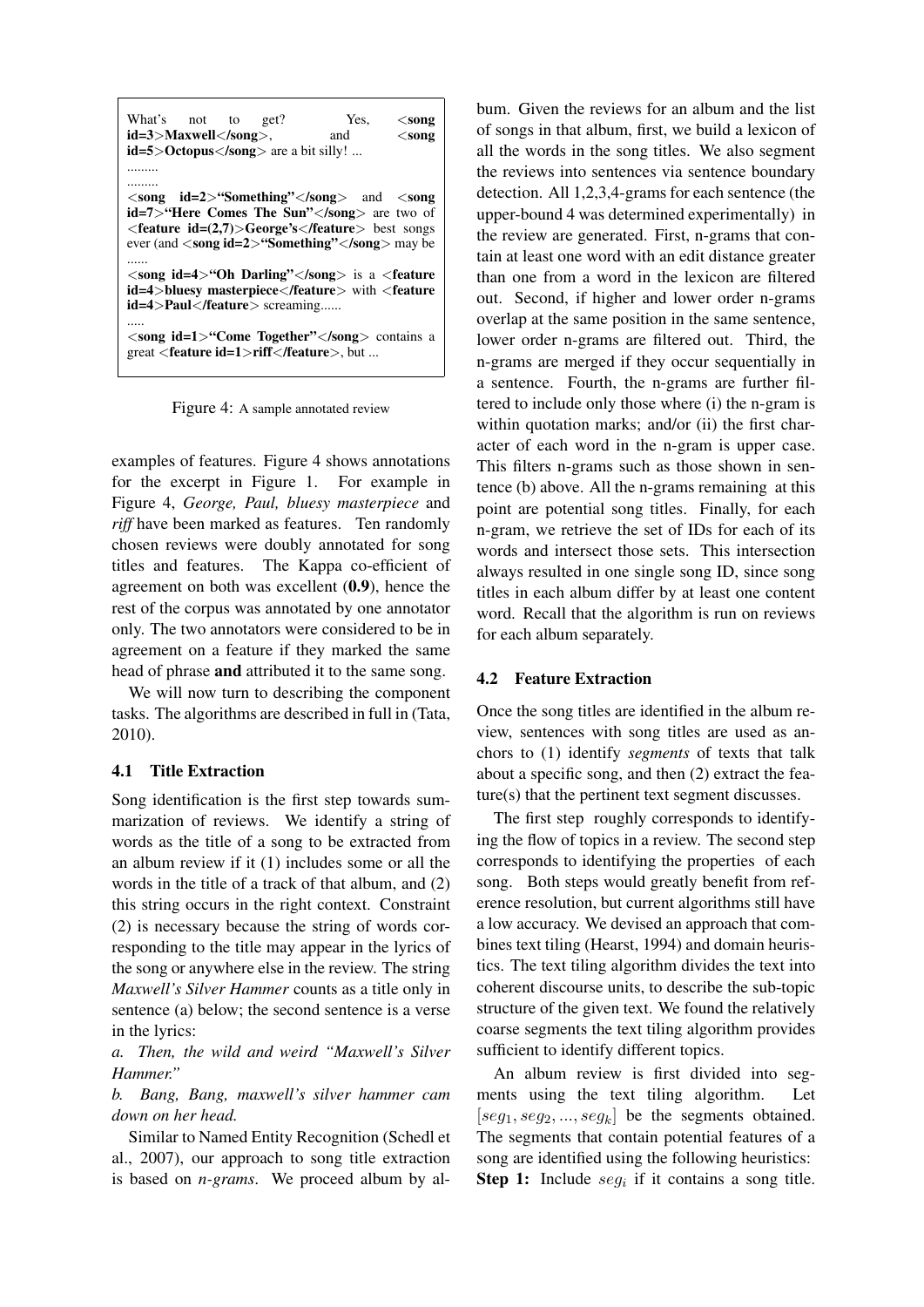These segments are more likely to contain features of songs as they are composed of the sentences surrounding the song title.

**Step 2:** Include  $seg_{i+1}$  if  $seg_i$  is included and segi+1 contains one or more *feature terms*.

Since we have no a priori inventory of features (the feature annotation will be used for evaluation, not for development), we use WordNet (Fellbaum, 1998) to identify *feature terms*: i.e., those nouns whose synonyms, direct hypernym or direct hyponym, or the definitions of any of those, contain the terms "music" or "song", or any form of these words like "musical", "songs" etc, for at least one sense of the noun. Feature terms exclude the words "music", "song", the artist/band/album name as they are likely to occur across album reviews. All feature terms in the final set of segments selected by the heuristics are taken to be features of the song described by that segment.

#### 4.3 Sentence Partitioning and Regeneration

After extracting the sentences containing the features, the next step is to divide the sentences into two or more "sub-sentences", if necessary. For example, *"McCartney's bouncy bass-line is especially wonderful, and George comes in with an excellent, minimal guitar solo."* discusses both features *bass* and *guitar*. Only a portion of the sentence describes the *guitar*. This sentence can thus be divided into two individual sentences. Removing parts of sentences that describe another feature, will have no effect on the summary as a whole as the portions that are removed will be present in the group of sentences that describe the other feature.

To derive  $n$  sentences, each concerning a single feature  $f$ , from the original sentence that covered n features, we need to:

1. Identify portions of sentences relevant to each feature  $f$  (partitioning)

2. Regenerate each portion as an independent sentence, which we call f-sentence.

To identify portions of the sentence relevant to the single feature f, we use the Stanford Typed Dependency Parser (Klein and Manning, 2002; de Marnee and Manning, 2008). Typed Dependencies describe grammatical relationships between pairs of words in a sentence. Starting from the feature term  $f$  in question, we collect all the nouns, adjectives and verbs that are directly related to it in the sentence. These nouns, adjectives and verbs

1. "Maxwell" is a bit silly. 2. "Octopus" is a bit silly. 3. "Something" is George's best song. 4. "Here Comes The Sun" is George's best song. 5. "Something" may be the single greatest love song. 6. "Oh! Darling" is a bluesy masterpiece. 7. "Come Together" contains a great riff.

Figure 5: f-sentences corresponding to Figure 1

become the components of the new f-sentence. Next, we need to adjust their number and forms. This is a natural language generation task, specifically, sentence realization.

We use YAG (McRoy et al., 2003), a template based sentence realizer. *clause* is the main template used to generate a sentence. Slots in a template can in turn be templates. The grammatical relationships obtained from the Typed Dependency Parser such as *subject* and *object* identify the slots and the template the slots follows; the words in the relationship fill the slot. We use a morphological tool (Minnen et al., 2000) to obtain the base form from the original verb or noun, so that YAG can generate grammatical sentences. Figure 5 shows the regenerated review from Figure 1.

YAG regenerates as many  $f$ -sentences from the original sentence, as many features were contained in it. By the end of this step, for each feature  $f$ of a certain song  $s_i$ , we have generated a set of f-sentences. This set also contains every original sentence that only covered the single feature  $f$ .

#### 4.4 Grouping

f-sentences are further grouped, by sub-feature and by polarity. As concerns sub-feature grouping, consider the following f-sentences for the feature *guitar*:

- a. *George comes in with an excellent, minimal guitar solo*.
- b. *McCartney laid down the guitar lead for this track.*
- c. *Identical lead guitar provide the rhythmic basis for this song.*

The first sentence talks about the *guitar solo*, the second and the third about the *lead guitar*. This step will create two subgroups, with sentence *a* in one group and sentences *b* and *c* in another. We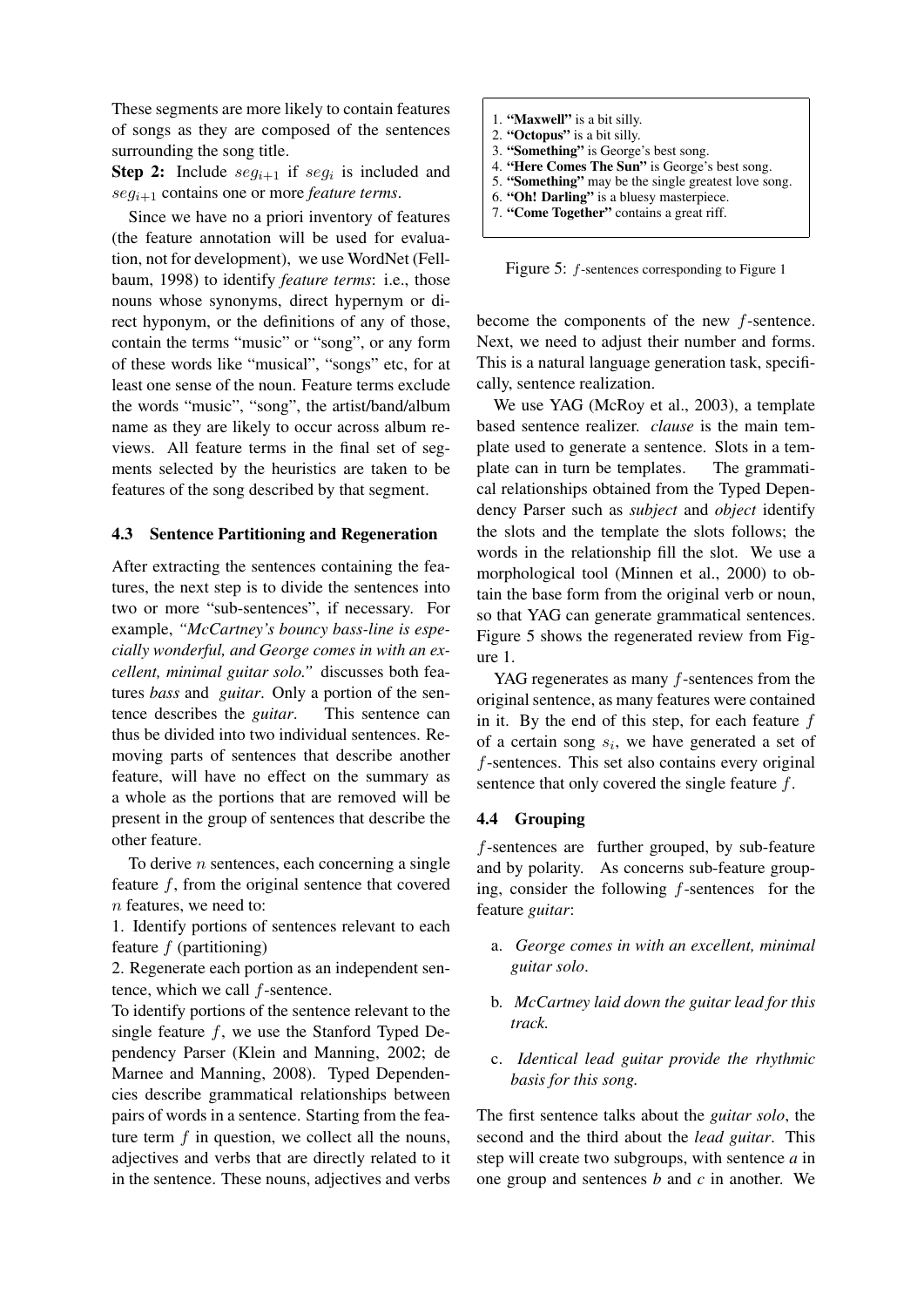Let  $[f_x-s_1, f_x-s_2, \ldots, f_x-s_n]$  be the set of sentences for feature  $f_x$  and song  $S_y$ 

Step 1: *Find the longest common n-gram (LCN) between*  $f_x$ -s<sub>i</sub> and  $f_x$ -s<sub>j</sub> for all  $i \neq j$ : *LCN*( $f_x$ -s<sub>i</sub>,  $f_x$ -s<sub>j</sub>)

**Step 2:** *If LCN*( $f_x$ - $s_i$ ,  $f_x$ - $s_j$ ) contains the feature term *and is not the feature term alone,*  $f_x$ - $s_i$  *and*  $f_x$ - $s_j$  *are in the same group.*

**Step 3:** For any  $f_x$ -s<sub>i</sub>, if LCN( $f_x$ -s<sub>i</sub>,  $f_x$ -s<sub>i</sub>) for all i and *j, is the feature term, then*  $f_x$ - $s_i$  *belongs to the default group for the feature.*

Figure 6: Grouping sentences by sub-features

identify subgroups via common n-grams between f-sentences, and make sure that only n-grams that are related to feature  $f$  are identified at this stage, as detailed in Figure 6. When the procedure described in Figure 6 is applied to the three sentences above, it identifies *guitar* as the longest pertinent LCN between *a* and *b*, and between *a* and *c*; and *guitar lead* between *b* and *c* (we do not take into account linear order within n-grams, hence *guitar lead* and *lead guitar* are considered identical). Step 2 in Figure 6 will group *b* and *c* together since *guitar lead* properly contains the feature term *guitar*. In Step 3, sentence *a* is sentence  $f_x - s_i$  such that its LCN with all other sentences (*b* and *c*) contains only the feature term; hence, sentence *a* is left on its own. Note that Steps 2 and 3 ensure that, among all the possible LNCs between pair of sentences, we only consider the ones containing the feature in question.

As concerns polarity grouping, different reviews may express different opinions regarding a particular feature. To generate a coherent summary that mentions conflicting opinions, we need to subdivide f-sentences according to polarity.

We use SentiWordNet (Esuli and Sebastiani, 2006), an extension of WordNet where each sense of a word is augmented with the probability of that sense being positive, negative or neutral. The overall sentence score is based on the scores of the adjectives contained in the sentence.

Since there are a number of senses for each word, an adjective  $a_i$  in a sentence is scored as the normalized weighted scores of each sense of the adjective. For each  $a_i$ , we compute three scores, positive, as shown in Formula 1, negative and obExample: *The lyrics are the best* Adjectives in the sentence: *best* Senti-wordnet Scores of *best*: *Sense 1 (frequency=2):* positive =  $0.625$ , negative = 0, objective =  $0.375$ *Sense 2 (frequency=1):* positive =  $0.75$ , negative = 0, objective =  $0.25$ Polarity Scores Calculation: positive(best) =  $\frac{2*0.625+1*0.75}{(2+1)}$  = 0.67 negative(best) =  $\frac{2*0+1*0}{(2+1)} = 0$ objective(best) =  $\frac{2*0.375+1*0.25}{(2+1)}$  = 0.33 Since the sentence contains only the adjective *best*, its polarity is positive, from: Max (positive(best), negative(best), objective(best))



jective, which are computed analogously:

$$
pos(a_i) = \frac{freq_1 * pos_1 + \dots + freq_n * pos_n}{(freq_1 + \dots + freq_n)}
$$
<sup>(1)</sup>

 $a_i$  is the i<sup>th</sup> adjective, freq<sub>j</sub> is the frequency of the  $j^{th}$  sense of  $a_i$  as given by Wordnet, and  $pos_j$ is the positive score of the  $j<sup>th</sup>$  sense of  $a<sub>i</sub>$ , as given by SentiWordnet. Figure 7 shows an example of calculating the polarity of a sentence.

For an f-sentence, three scores will be computed, as the sum of the corresponding scores (positive, negative, objective) of all the adjectives in the sentence. The polarity of the sentence is determined by the maximum of these three scores.

#### 4.5 Selection and Ordering

Finally, the generation of a coherent summary involves selection of the sentences to be included, and ordering them in a coherent fashion. This step has in input groups of f-sentences, where each group pertains to the feature  $f$ , one of its subfeatures, and one polarity type (positive, negative, objective). We need to select one sentence from each subgroup to make sure that all essential concepts are included in the summary. Note that if there are contrasting opinions on one feature or subfeatures, one sentence per polarity will be extracted, resulting in potentially inconsistent opinions on that feature to be included in the review (we did not observe this happening frequently, and even if it did, it did not appear to confuse our users).

Recall that at this point, most  $f$ -sentences have been regenerated from portions of original sen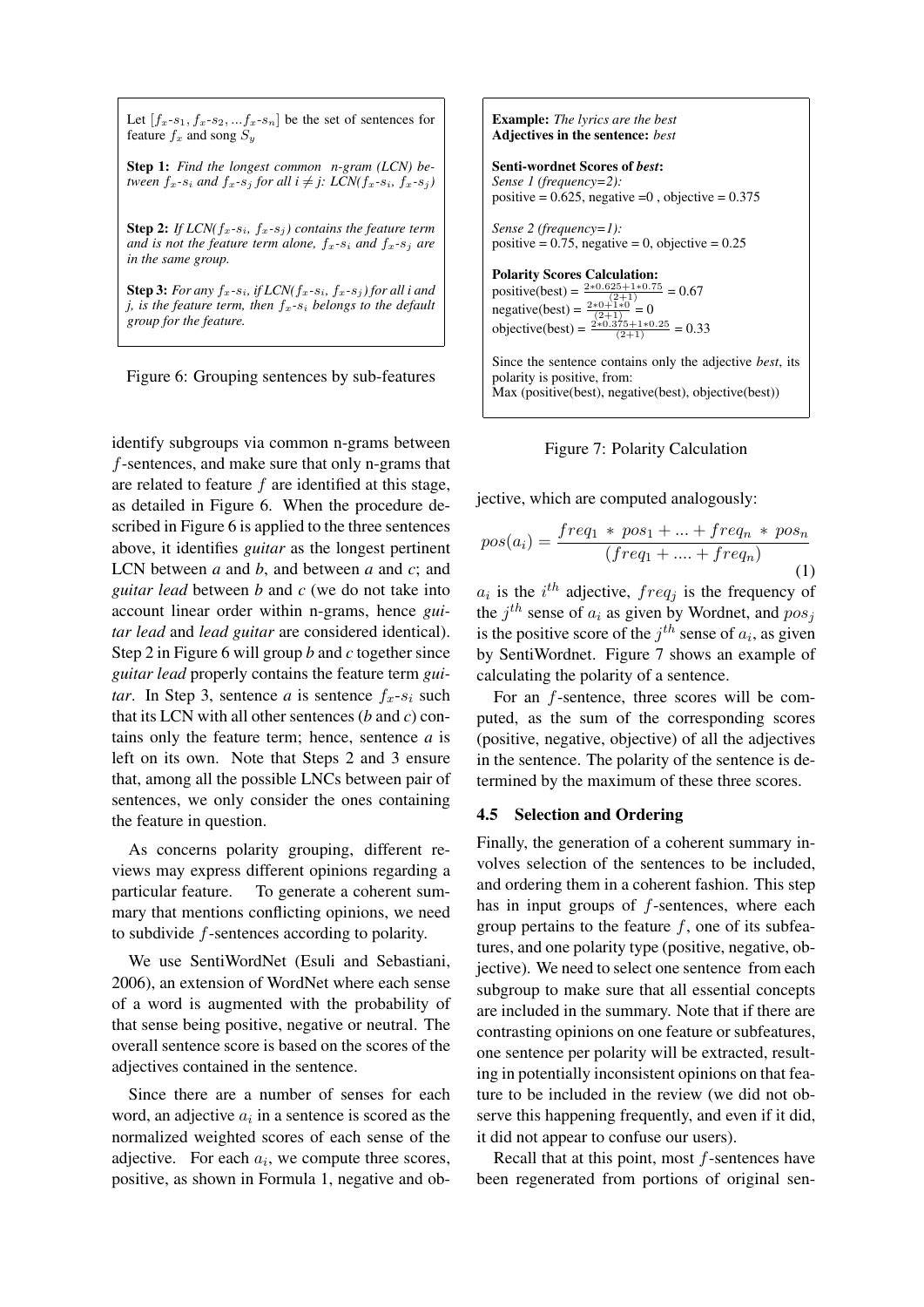tences (see Section 4.3). Each f-sentence in a subgroup is assigned a score which is equivalent to the number of features in the original sentence from which the f-sentence was obtained. The sentence which has the lowest score in each subgroup is chosen as the representative for that subgroup. If multiple sentences have the lowest score, one sentence is selected randomly. Our assumption is that among the original sentences, a sentence that talks about one feature only is likely to express a stronger opinion about that feature than a sentence in which other features are present.

We order the sentences by exploiting a music ontology (Giasson and Raimond, 2007). We have extended this ontology to include few additional concepts that correspond to features identified in our corpus. Also, we extended each of the classes by adding the domain to which it belongs. We identified a total of 20 different domains for all the features. For example, *[saxophone,drums]* belongs to the domain *Instrument*, and *[tone, vocals]* belong to the domain *Sound*. We also identified the priority order in which each of these domains should appear in the final summary. The ordering of the domains is such that first we present the general features of the song (e.g. *Song*) domain, then present more specific domains (e.g. *Sound, Instrument*). *f* − sentences of a single domain form one paragraph in the final summary. However, features domains that are considered as sub-domains of another domain are included in the same paragraph, but are ordered next to the features of the parent domain. The complete list of domains is described in (Tata, 2010). f-sentences are grouped and ordered according to the domain of the features. Figure 8 shows a sample summary when the extracted sentences are ordered via this method.

"The Song That Jane Likes" is cute. The song has some nice riffs by Leroi Moore. "The Song That Jane Likes" is also amazing funk number. The lyrics are sweet and loving.

The song carries a light-hearted tone. It has a catchy tune. The song features some nice ac-

cents. "The Song That Jane Likes" is beautiful song with great rhythm. The funky beat will

surely make a move.

It is a heavily acoustic guitar-based song.

# 5 Evaluation

In this section we report three evaluations, two intrinsic and one extrinsic: evaluation of the song title and feature extraction steps; evaluation of the informativeness of summaries; and a user study to judge how summaries affect decision making.

# 5.1 Song Title and Feature Extraction

The song title extraction and feature extraction algorithms (Sections 4.1 and 4.2) were manually evaluated on 100 reviews randomly taken from the corpus (2 or 3 from each album). This relatively small number is due to the need to conduct the evaluation manually. The 100 reviews contained 1304 occurrences of song titles and 898 occurrences of song features, as previously annotated.

1294 occurrences of song titles were correctly identified; additionally, 123 spurious occurrences were also identified. This results in a precision of 91.3%, and recall of 98%. The 10 occurrences that were not identified contained either abbreviations like *Dr.* for *Doctor* or spelling mistakes (recall that we don't clean up mistakes).

Of the 898 occurrences of song features, 853 were correctly identified by our feature extraction algorithm, with an additional 41 spurious occurrences. This results in a precision of 95.4% and a recall of 94.9%. Note that a feature (NP) is considered as correctly identified, if its head noun is annotated in a review for the song with correct ID.

As a baseline comparison, we implemented the feature extraction algorithm from (Hu and Liu, 2004). We compared their algorithm to ours on 10 randomly chosen reviews from our corpus, for a total of about 500 sentences. Its accuracy (40.8% precision, and 64.5% recall) is much lower than ours, and than their original results on product reviews (72% precision, and 80% recall).

# 5.2 Informativeness of the summaries

To evaluate the information captured in the summary, we randomly selected 5 or 6 songs from 10 albums, and generated the corresponding 52 summaries, one per song – this corresponds to a test set of about 500 album reviews (each album has about 50 reviews). Most summary evaluation schemes, for example the Pyramid method (Harnly et al., 2005), make use of reference summaries written by humans. We approximate those goldstandard reference summaries with 2 or 3 critic reviews per album taken from www.pitchfork.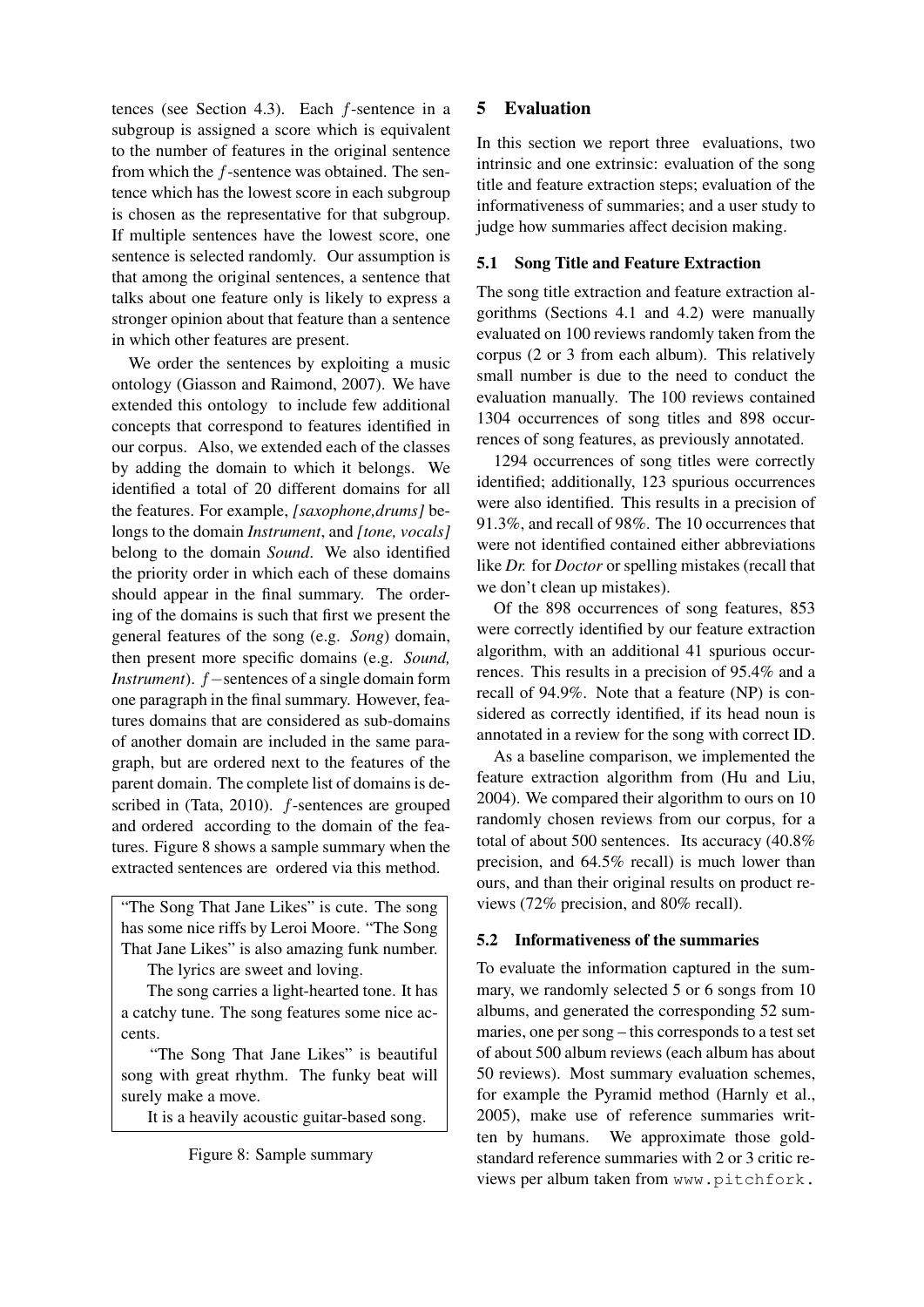com, www.rollingstone.com and www. allmusic.com.

First, we manually annotated both critic reviews and the automatically generated summaries for song titles and song features. 302, i.e., 91.2% of the features identified in the critic reviews are also identified in the summaries (recall that a feature is considered as identified, if the head-noun of the NP is identified by both the critic review and the summary, and attributed to the same song). 64 additional features were identified, for a recall of 82%. It is not surprising that additional features may appear in the summaries: even if only one of the 50 album reviews talks about that feature, it is included in the summary. Potentially, a threshold on frequency of feature mention could increase recall, but we found out that even a threshold of two significantly affects precision.

In a second evaluation, we used our Feature Extraction algorithm to extract features from the critic reviews, for each song whose summary needs to be evaluated. This is an indirect evaluation of that algorithm, in that it shows it is not affected by somewhat different data, since the critic reviews are more formally written. 375, or 95% of the features identified in the critic reviews are also identified in the summaries. 55 additional features were additionally identified, for a recall of 87.5%. These values are comparable, even if slightly higher, to the precision and recall of the manual annotation described above.

#### 5.3 Between-Subject User Study

Our intrinsic evaluation gives satisfactory results. However, we believe the ultimate measure of such a summarization algorithm is an end-to-end evaluation to ascertain whether it affects user behavior, and how. We conducted a between-subject user study, where users were presented with two different versions of our Music RS. For each of the recommended songs, the baseline version provides *only* whole album reviews, the experimental version provides the automatically generated song feature summary, as shown in Figure 2. The interface for the baseline version is similar, but the summary in the bottom window is replaced by the corresponding album review. The presented review is the one among the 50 reviews for that album whose length is closest to the average length of album reviews in the corpus (478 words).

Each user was presented with 5 songs in suc-

cession, with 3 recommendations each (only the top 3 recommendations were presented among the available 25, see Section 3). Users were asked to select at least one recommendation for each song, namely, to click on the url where they can listen to the song. They were also asked to base their selection on the information provided by the interface. The first song was a test song for users to get acquainted with the system. We collected comprehensive timed logs of the user actions, including clicks, when windows are open and closed, etc. After using the system, users were administered a brief questionnaire which included questions on a 5-point Likert Scale. 18 users interacted with the baseline version and 21 users with the experimental version (five additional subjects were run but their log data was not properly saved). All users were students at our University, and most of them, graduate students (no differences were found due to gender, previous knowledge of music, or education level).

Our main measure is time on task, the total time taken to select the recommendations from song 2 to song  $5 -$  this excludes the time spent listening to the songs. A t-test showed that users in the experimental version take less time to make their decision when compared to baseline subjects  $(p = 0.019, t = 2.510)$ . This is a positive result, because decreasing time to selection is important, given that music collections can include millions of songs. However, time-on-task basically represents the time it takes users to peruse the review or summary, and the number of words in the summaries is significantly lower than the number of words in the reviews ( $p < 0.001$ ,  $t = 16.517$ ).

Hence, we also analyzed the influence of summaries on decision making, to see if they have any effects beyond cutting down on the number of words to read. Our assumption is that the default choice is to choose the first recommendation. Users in the baseline condition picked the first recommendation as often as the other two recommendations combined; users in the experimental condition picked the second and third recommendations more often than the first, and the difference between the two conditions is significant  $(\chi^2 = 8.74, df = 1, p = 0.003)$ . If we examine behavior song by song, this holds true especially for song 3 ( $\chi^2 = 12.3$ ,  $df = 1$ ,  $p < 0.001$ ) and song 4 ( $\chi^2 = 5.08$ ,  $df = 1$ ,  $p = 0.024$ ). We speculate that users in the experimental condition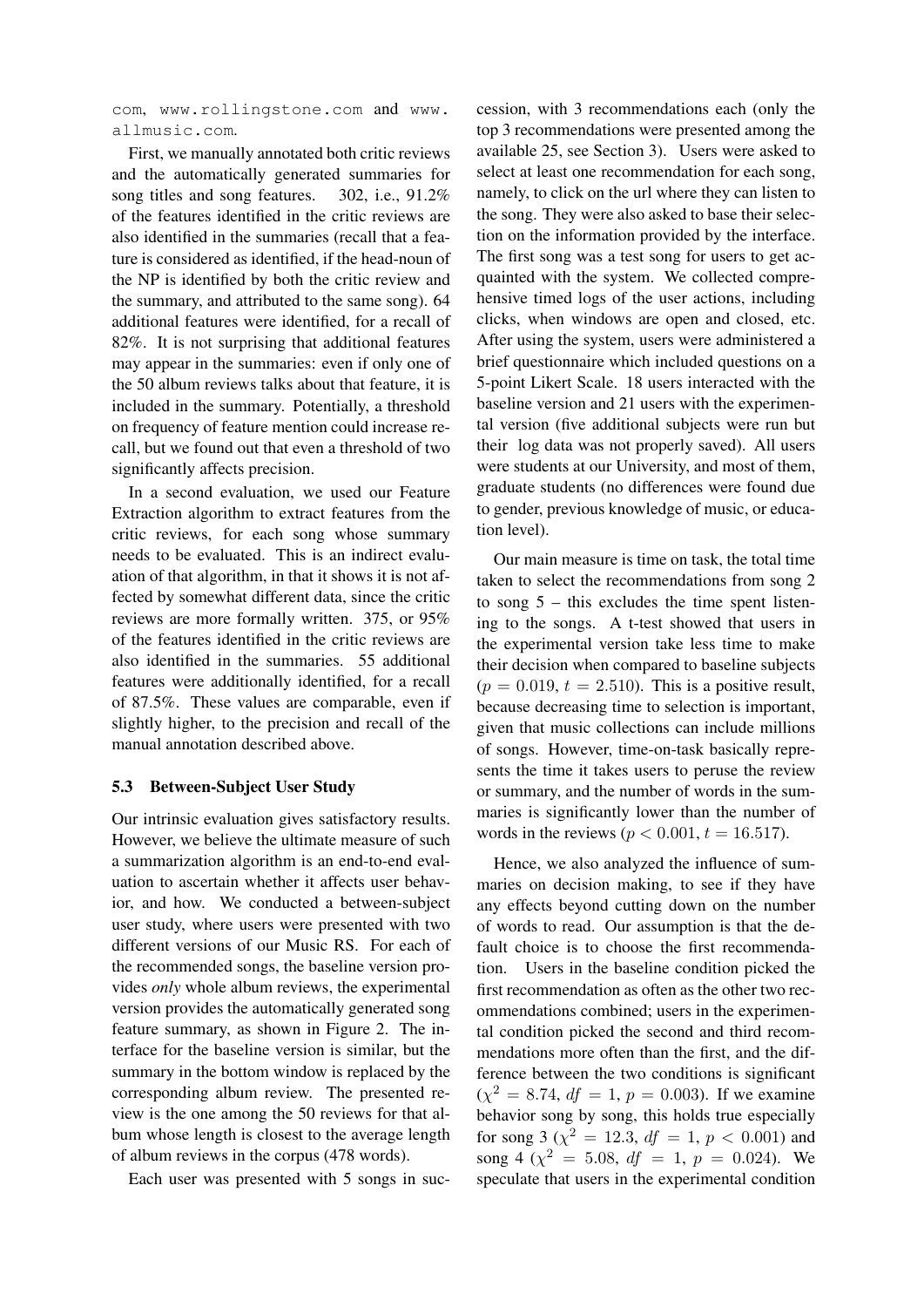are more discriminatory in their choices, because important features of the recommended songs are evident in the summaries, but are buried in the album reviews. For example, for Song 3, only one of the 20 sentences in the album review is about the first recommended song, and is not very positive. Negative opinions are much more evident in the review summaries.

The questionnaires included three common questions between the two conditions. The experimental subjects gave a more positive assessment of the length of the summary than the baseline subjects (p = 0.003, t = -3.248, df = 31.928). There were no significant differences on the other two questions, feeling overwhelmed by the information provided; and whether the review/summary helped them to quickly make their selection.

A multiple Linear Regression with, as predictors, the number of words the user read before making the selection and the questions, and time on task as dependent variable, revealed only one, not surprising, correlation: the number of words the user read correlates with time on task ( $R^2 =$ 0.277,  $\beta = 0.509$ ,  $p = 0.004$ ).

Users in the experimental version were also asked to rate the grammaticality and coherence of the summary. The average rating was 3.33 for grammaticality, and 3.14 for coherence. Whereas these numbers in isolation are not too telling, they are at least suggestive that users did not find these summaries badly written. We found no significant correlations between grammaticality and coherence of summaries, and time on task.

#### 6 Discussion and Conclusions

Most summarization research on customer reviews focuses on obtaining features of the products, but not much work has been done on presenting them as a coherent summary. In this paper, we described a system that uses information extraction and summarization techniques in order to generate summaries of individual songs from multiple album reviews. Whereas the techniques we have used are state-of-the-art, the contribution of our work is integrating them in an effective end-to-end system. We first evaluated it intrinsically as concerns information extraction, and the informativeness of the summaries. Perhaps more importantly, we also ran an extrinsic evaluation in the context of our prototype Music RS. Users made quicker decisions and their choice of recommendations was more varied when presented with song review summaries than with album reviews. Our framework can be applied to any domain where reviews of individual components need to be summarized from reviews of collections, such as travel reviews that cover many cities in a country, or different restaurants in a city.

#### References

- Regina Barzilay and Kathleen McKeown. 2005. Sentence fusion for multidocument news summarization. *Computational Linguistics*, 31(3):297–328.
- Giuseppe Carenini, Raymond Ng, and Adam Pauls. 2006. Multi-document summarization of evaluative text. In *Proceedings of EACL*.
- Oscar Clema. 2006. *Interaction Design for Recommender Systems*. Ph.D. thesis, Universitat Pompeu Fabra, Barcelona, July.
- Marie-Catherine de Marnee and Christopher D. Manning. 2008. Stanford Typed Dependencies Manual. http://nlp.stanford.edu/software/dependencies manual.pdf.
- J. Stephen Downie and Xiao Hu. 2006. Review mining for music digital libraries: Phase ii. In *Proceedings of the 6th ACM/IEEE-CS Joint Conference on Digital Libraries*, pages 196–197, Chapel Hill, NC, USA.
- Andrea Esuli and Fabrizio Sebastiani. 2006. Senti-WordNet: A publicly available lexical resource for opinion mining. In *Proceedings of LREC-06, the 5th Conference on Language Resources and Evaluation*, Genova, IT.
- Christiane Fellbaum, editor. 1998. *WordNet: an electronic lexical database*. MIT Press.
- Michael Gamon, Anthony Aue, Simon Corston-Oliver, and Eric Ringger. 2005. Pulse: Mining customer opinions from free text. In *Advances in Intelligent Data Analysis VI*, volume 3646/2005 of *Lecture Notes in Computer Science*, pages 121–132. Springer Berlin / Heidelberg.
- Frederick Giasson and Yves Raimond. 2007. Music ontology specification. Working draft, February. http://pingthesemanticweb.com/ontology/mo/.
- Aaron Harnly, Ani Nenkova, Rebecca Passonneau, and Owen Rambow. 2005. Automation of summary evaluation by the Pyramid method. In *Proceedings of the Conference on Recent Advances in Natural Language Processing*.
- Marti A. Hearst. 1994. Multi-paragraph segmentation of expository text. In *Proceedings of the 32nd Meeting of the Association for Computational Linguistics*, Las Cruces, NM, June.